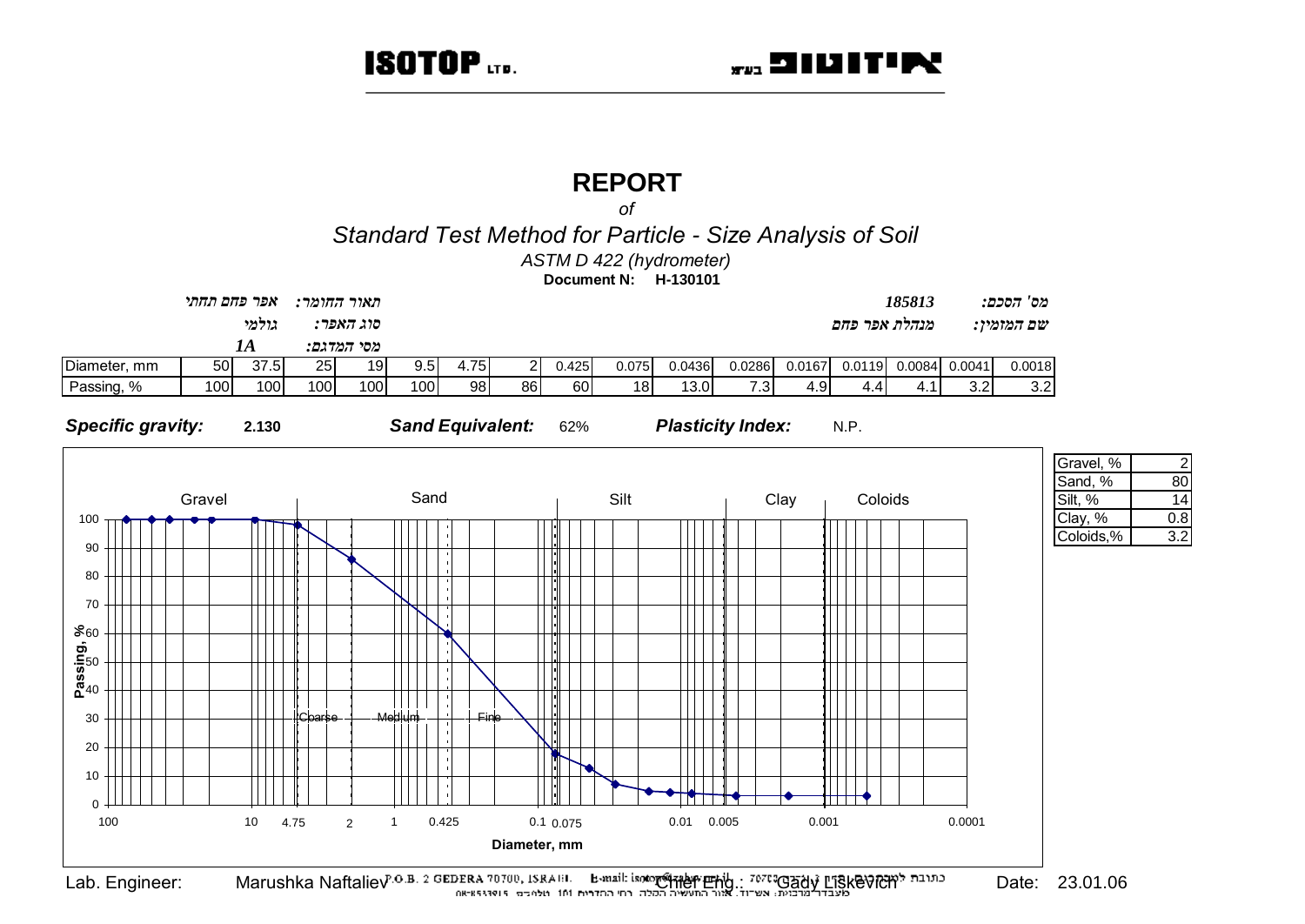# **REPORT**

 $\Omega$ 

Standard Test Method for Particle - Size Analysis of Soil

ASTM D 422 (hydrometer)

Document N: H-130102





Eligkevichta Naftaliev<sup>P.O.B.</sup> 2 GEDERA 70700, ISRAEL L. Banail: isotoper App Phil . 7070 Oady LISKEVICHT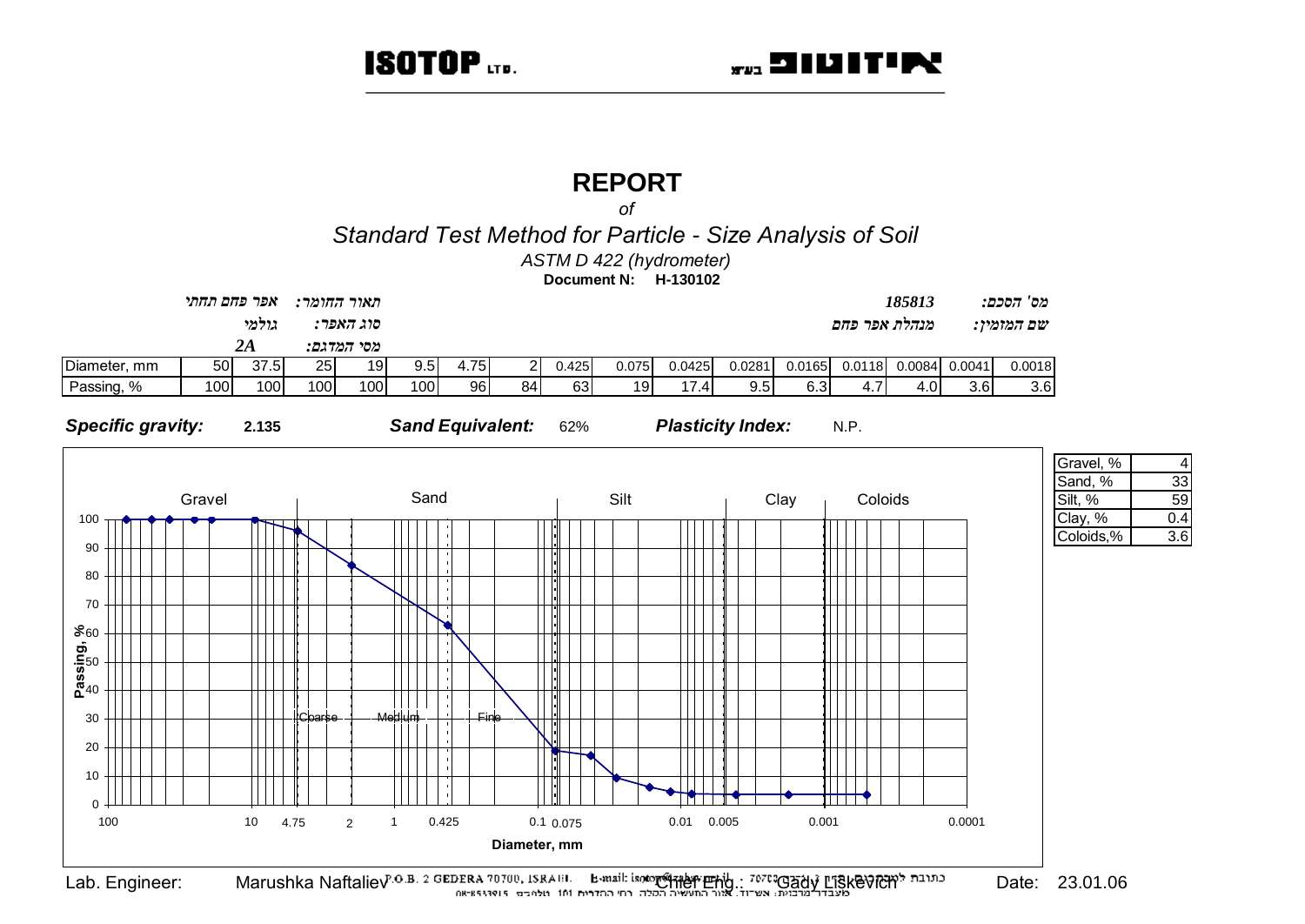# **REPORT**

 $\Omega$ 

Standard Test Method for Particle - Size Analysis of Soil

ASTM D 422 (hydrometer)

Document N: H-130103



 $81$  $14.4$  $\Omega$  $\overline{3.6}$ 

Lab. Engineer:

Eligkevichta Naftaliev<sup>P.O.B.</sup> 2 GEDERA 70700, ISRAEL L. Banail: isotoper App Phil . 7070 Oady LISKEVICHT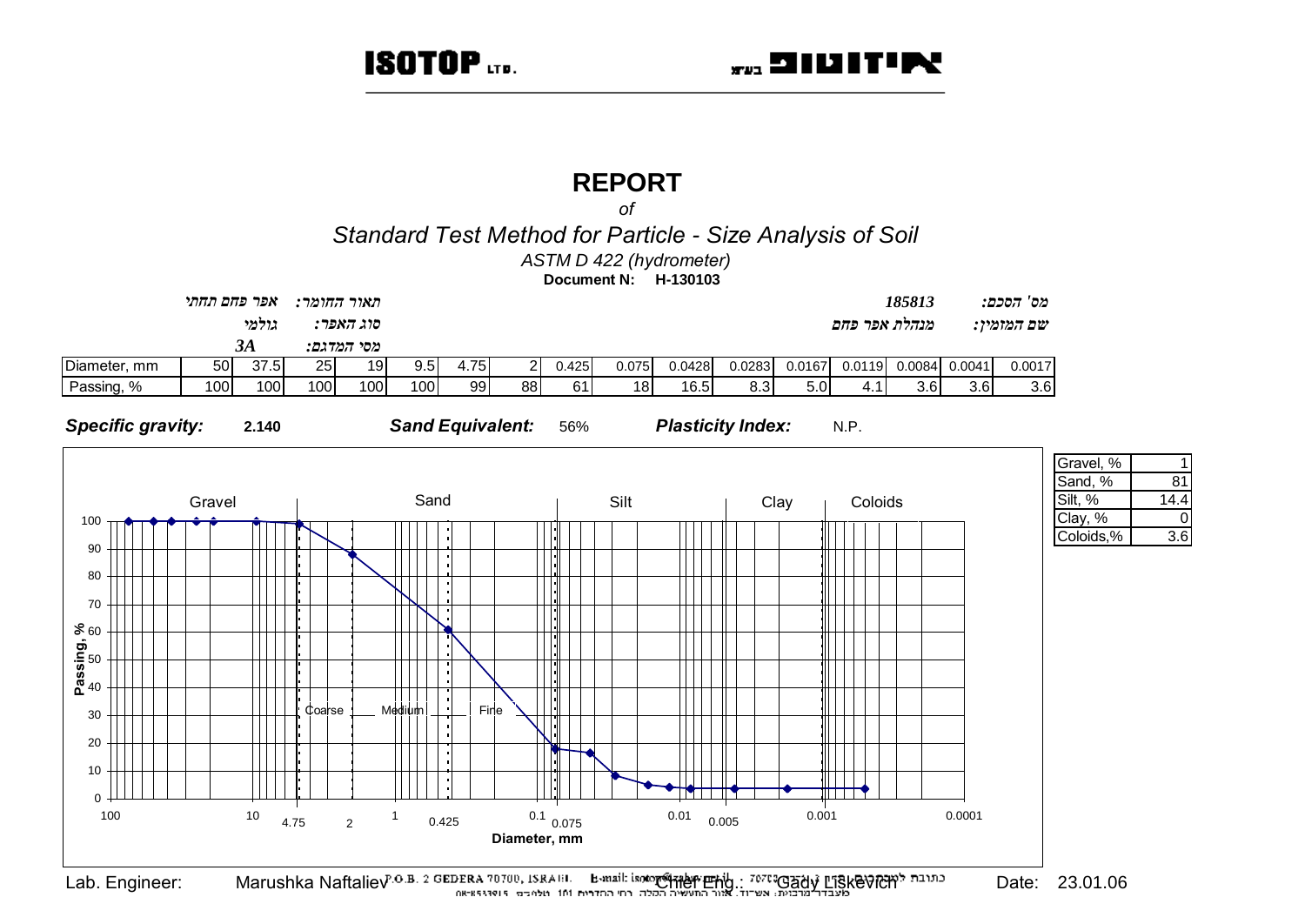## **REPORT**

 $\Omega$ 

Standard Test Method for Particle - Size Analysis of Soil

ASTM D 422 (hydrometer)

Document N: H-130104



79

 $\Omega$ 

 $15.8$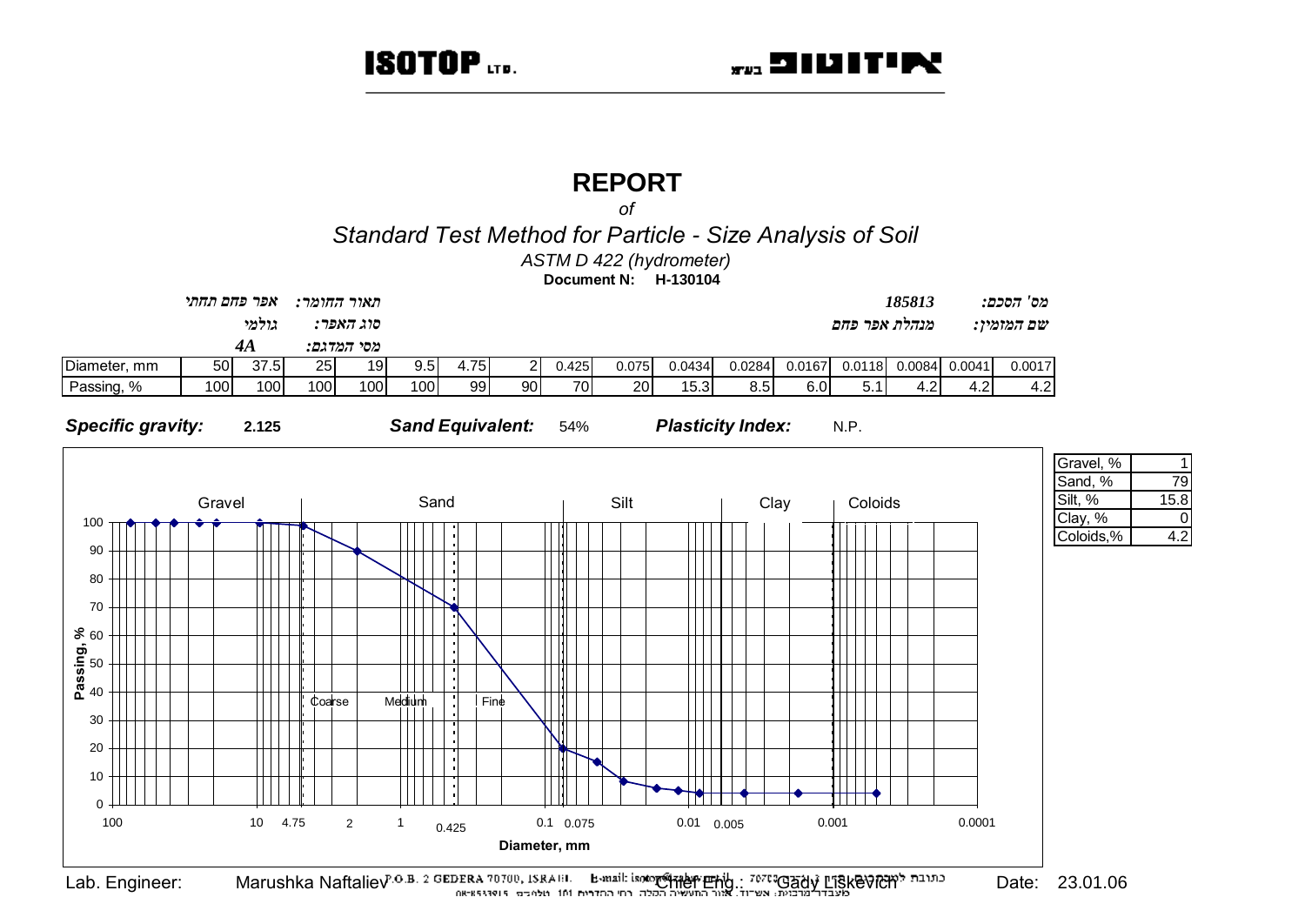3 75

 $\Omega$ 

 $4.1$ 

17.9

## **REPORT**

 $\Omega$ 

Standard Test Method for Particle - Size Analysis of Soil

ASTM D 422 (hydrometer)

Document N: H-130105

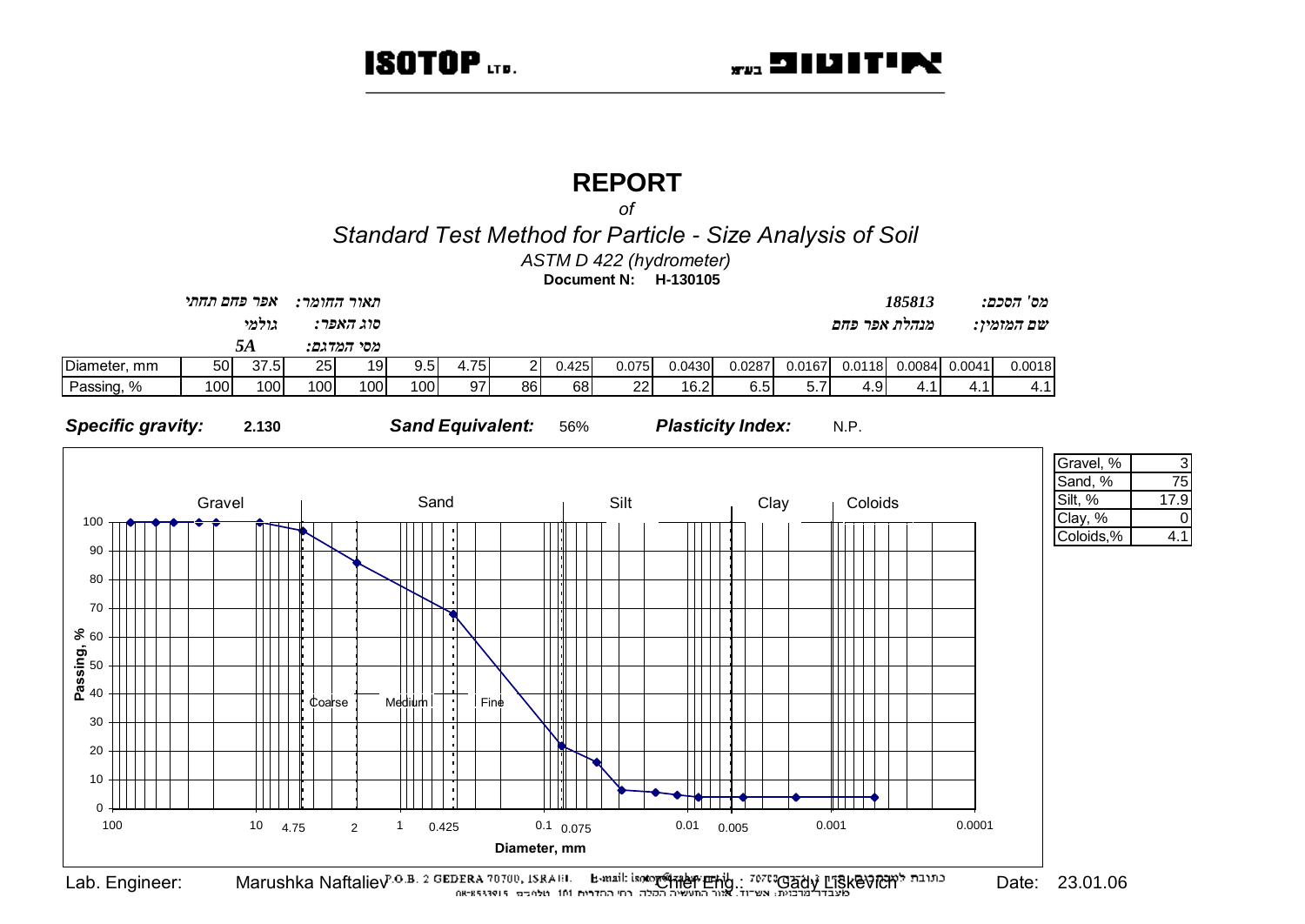# **REPORT**

 $\Omega$ 

Standard Test Method for Particle - Size Analysis of Soil

ASTM D 422 (hydrometer)

Document N: H-130106



 $\Omega$ 

76

20

 $0.6$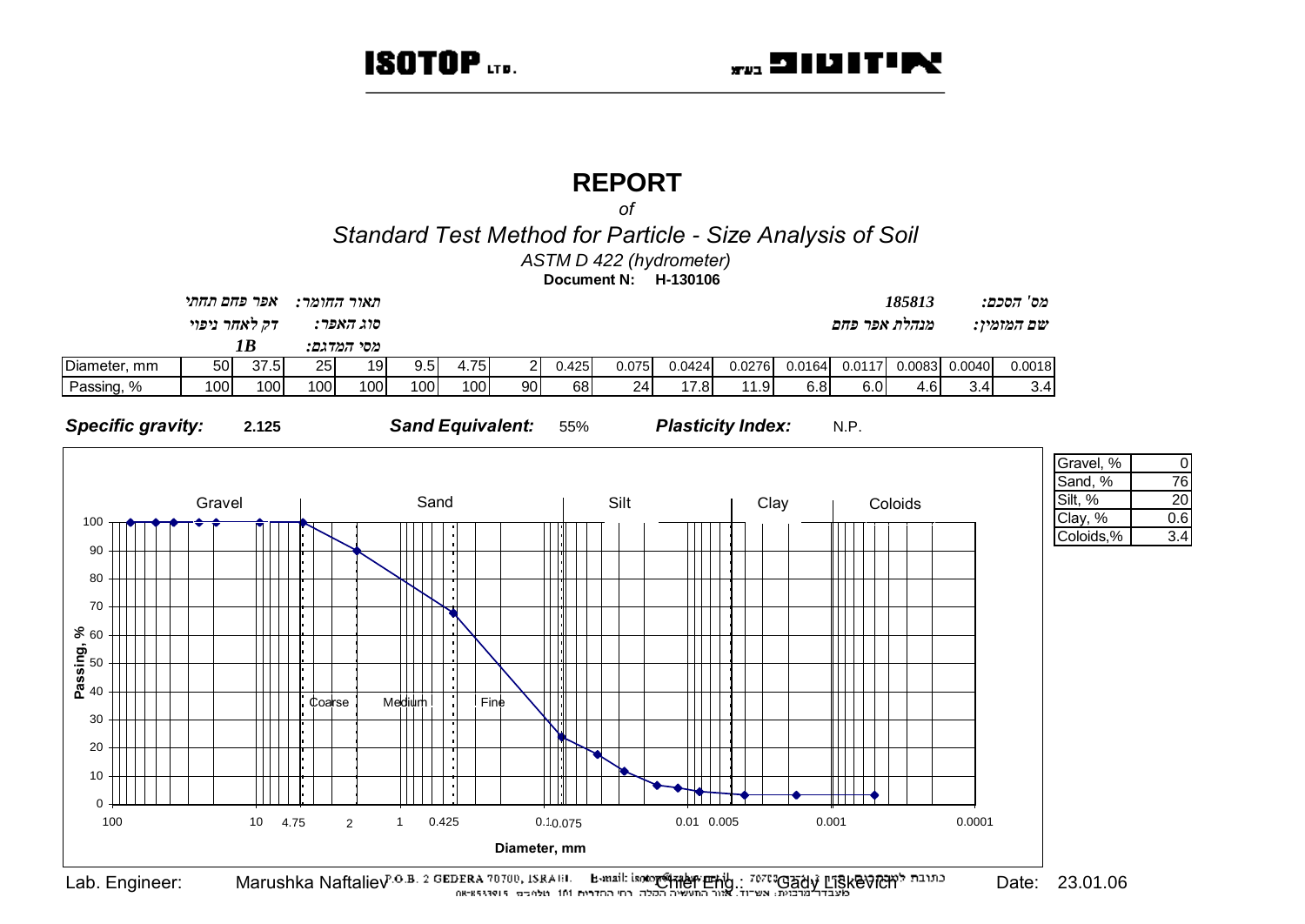## **REPORT**

 $\Omega$ 

Standard Test Method for Particle - Size Analysis of Soil

ASTM D 422 (hydrometer)

Document N: H-130107



 $\Omega$ 83  $13.4$  $0.2$  $3.4$ 

Eligkevichta Naftaliev<sup>P.O.B.</sup> 2 GEDERA 70700, ISRAEL L. Banail: isotoper App Phil . 7070 Oady LISKEVICHT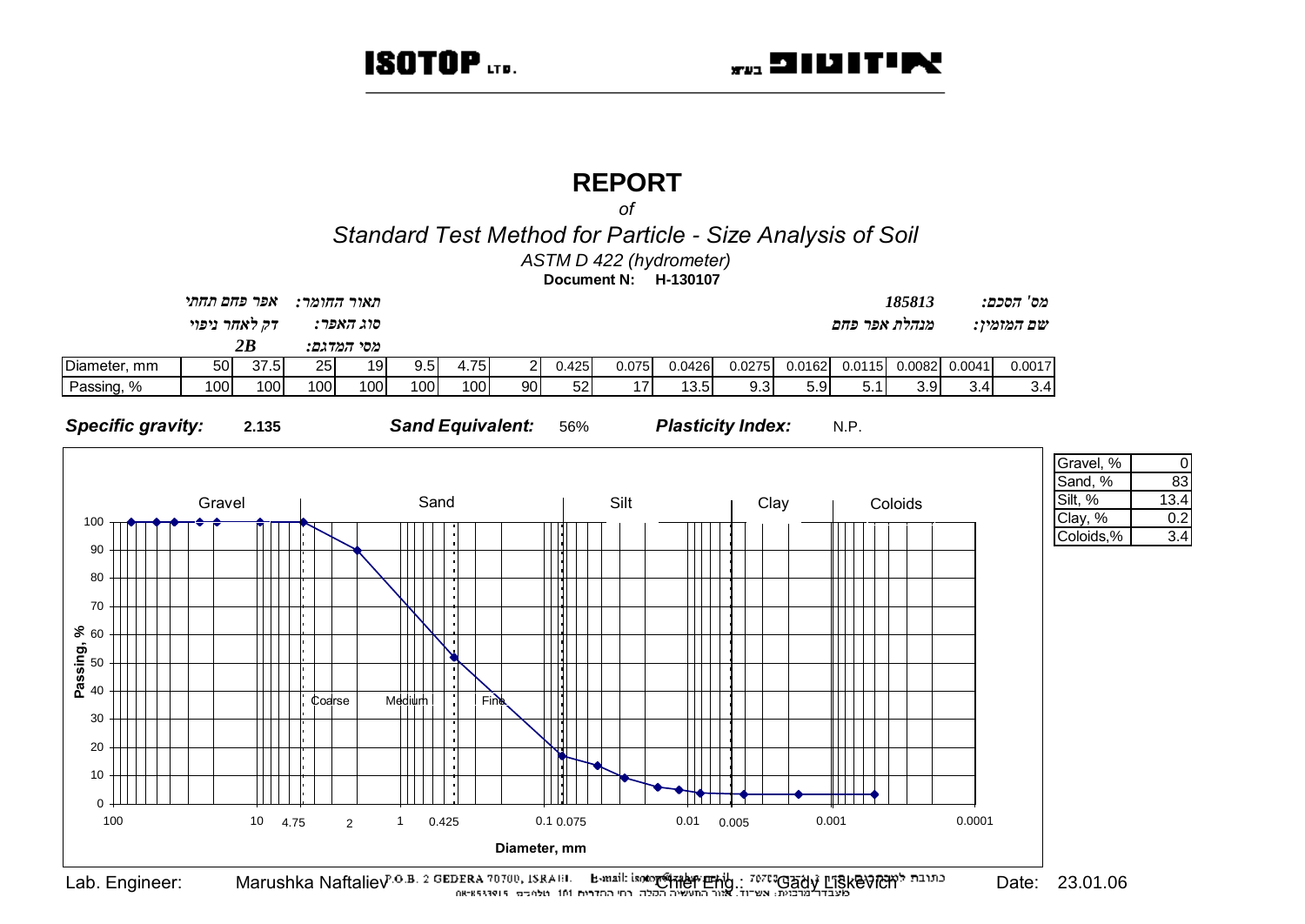$\Omega$ 

81

 $\overline{14}$ 

 $0.7$ 

 $4.3$ 

## **REPORT**

 $\Omega$ 

Standard Test Method for Particle - Size Analysis of Soil

ASTM D 422 (hydrometer)

Document N: H-130108

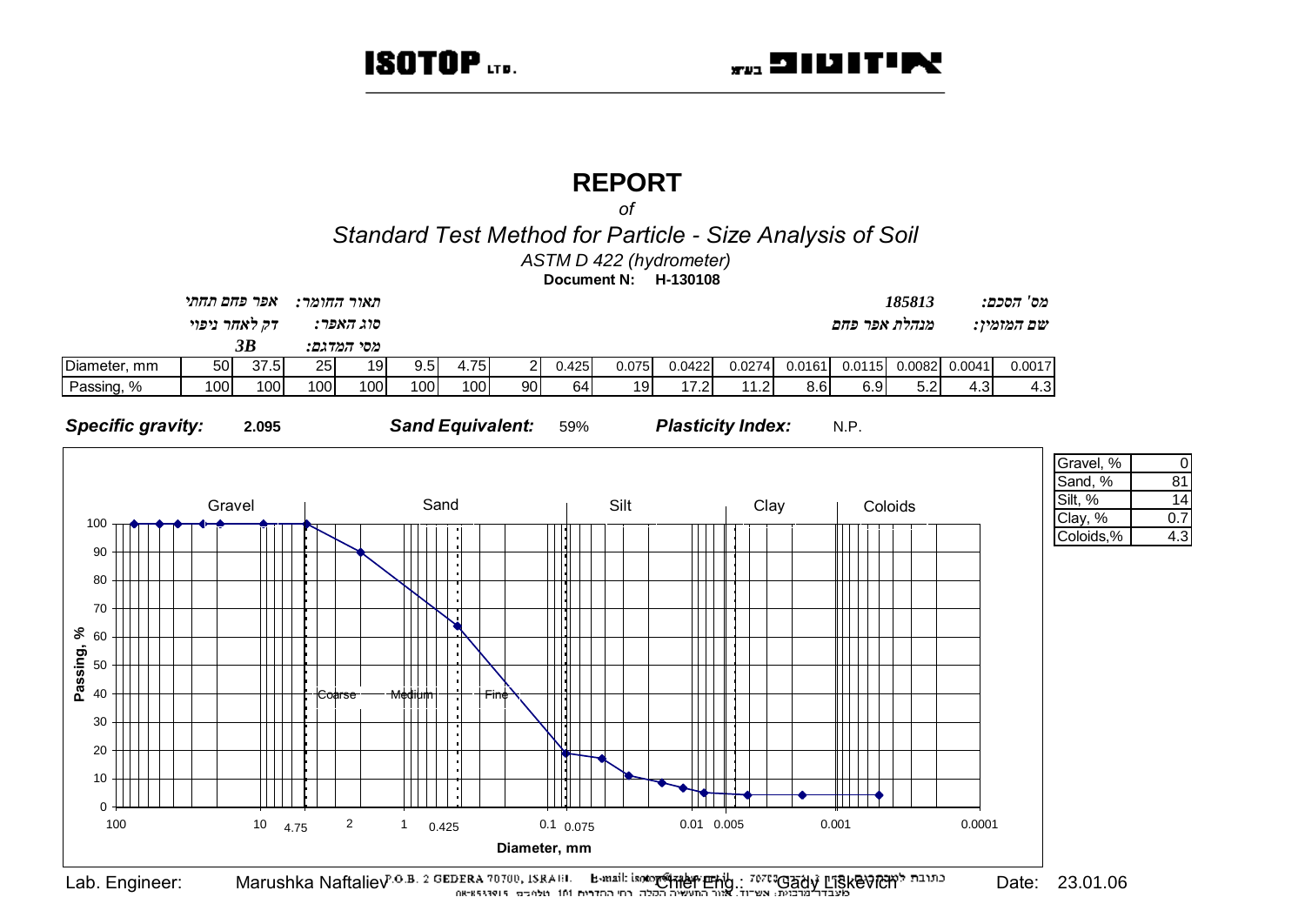## **REPORT**

 $\Omega$ 

Standard Test Method for Particle - Size Analysis of Soil

ASTM D 422 (hydrometer)

Document N: H-130109



Date: 23.01.06

 $\Omega$ 

79

 $17$ 

 $0.5$ 

 $\overline{3.5}$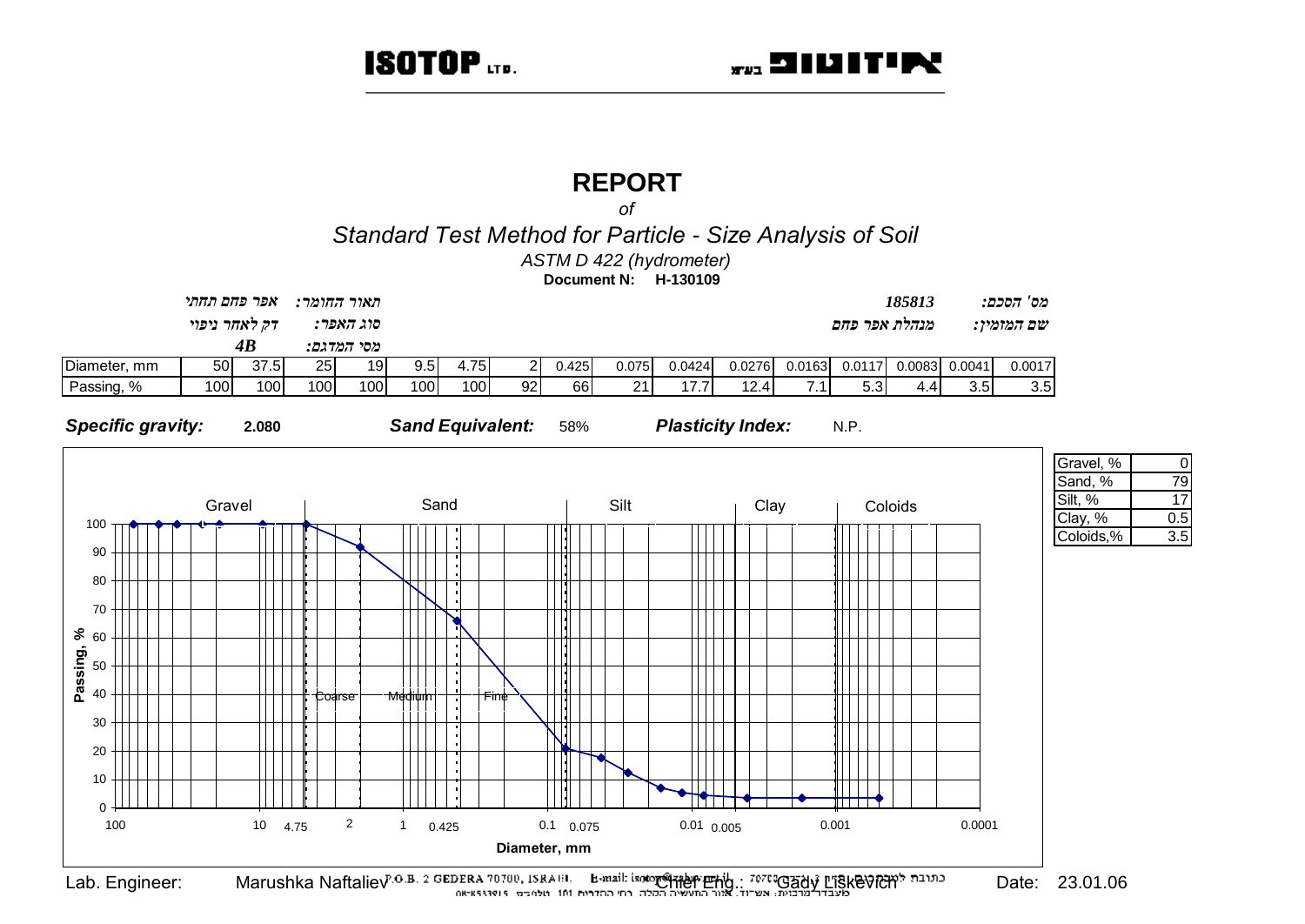# **REPORT**

 $\Omega$ 

Standard Test Method for Particle - Size Analysis of Soil

ASTM D 422 (hydrometer)

Document N: H-130110



Date: 23.01.06

 $\Omega$ 

 $\overline{77}$ 

 $\overline{18}$ 

 $\Delta$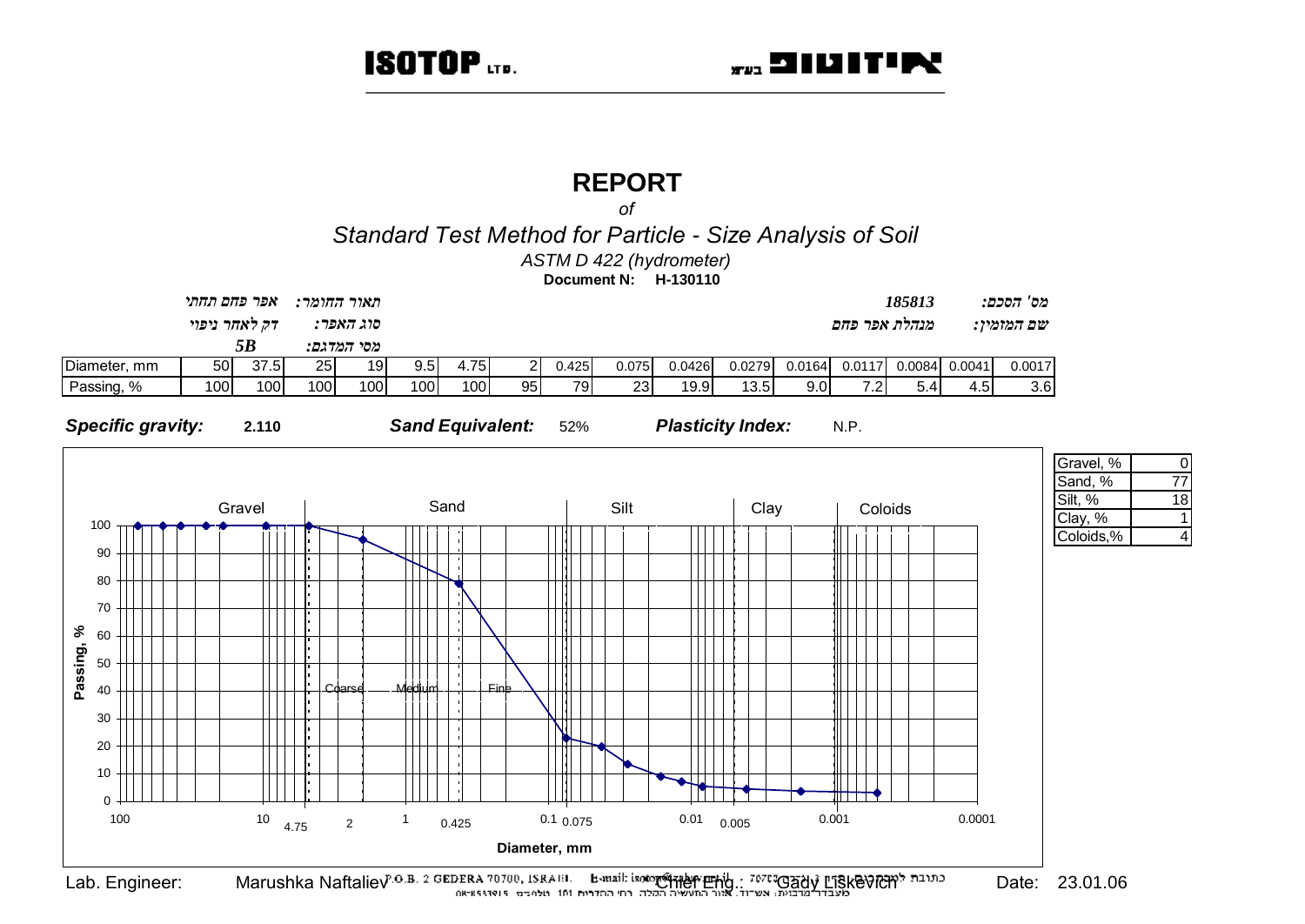## **REPORT**

 $\Omega$ 

Standard Test Method for Particle - Size Analysis of Soil

ASTM D 422 (hydrometer)

Document N: H-130111



Date: 23.01.06

15  $\overline{72}$ 

 $10$ 

 $0.3$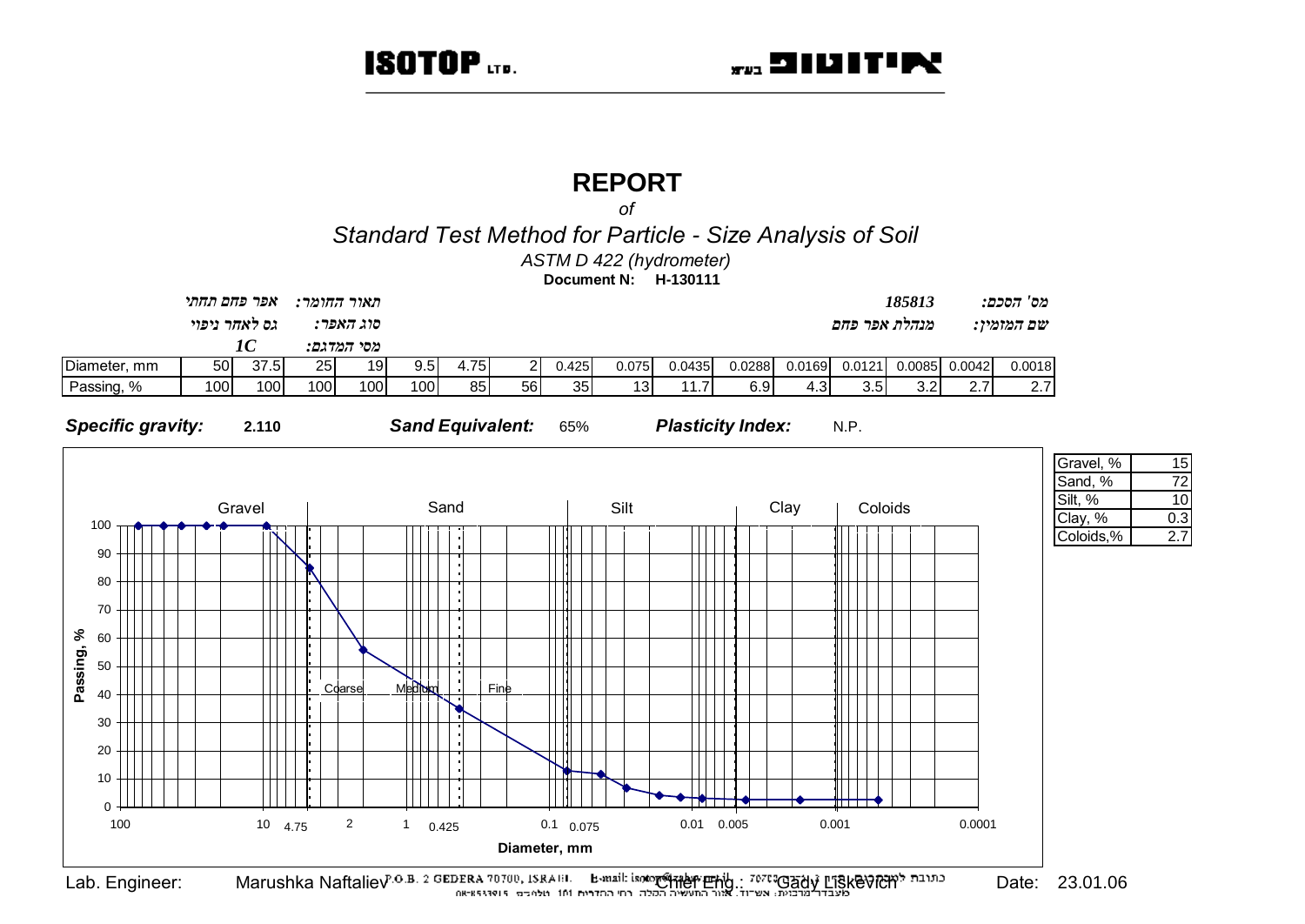## **REPORT**

 $\Omega$ 

Standard Test Method for Particle - Size Analysis of Soil

ASTM D 422 (hydrometer)

Document N: H-130112



 $12$  $\overline{75}$  $10$  $0.6$  $2.4$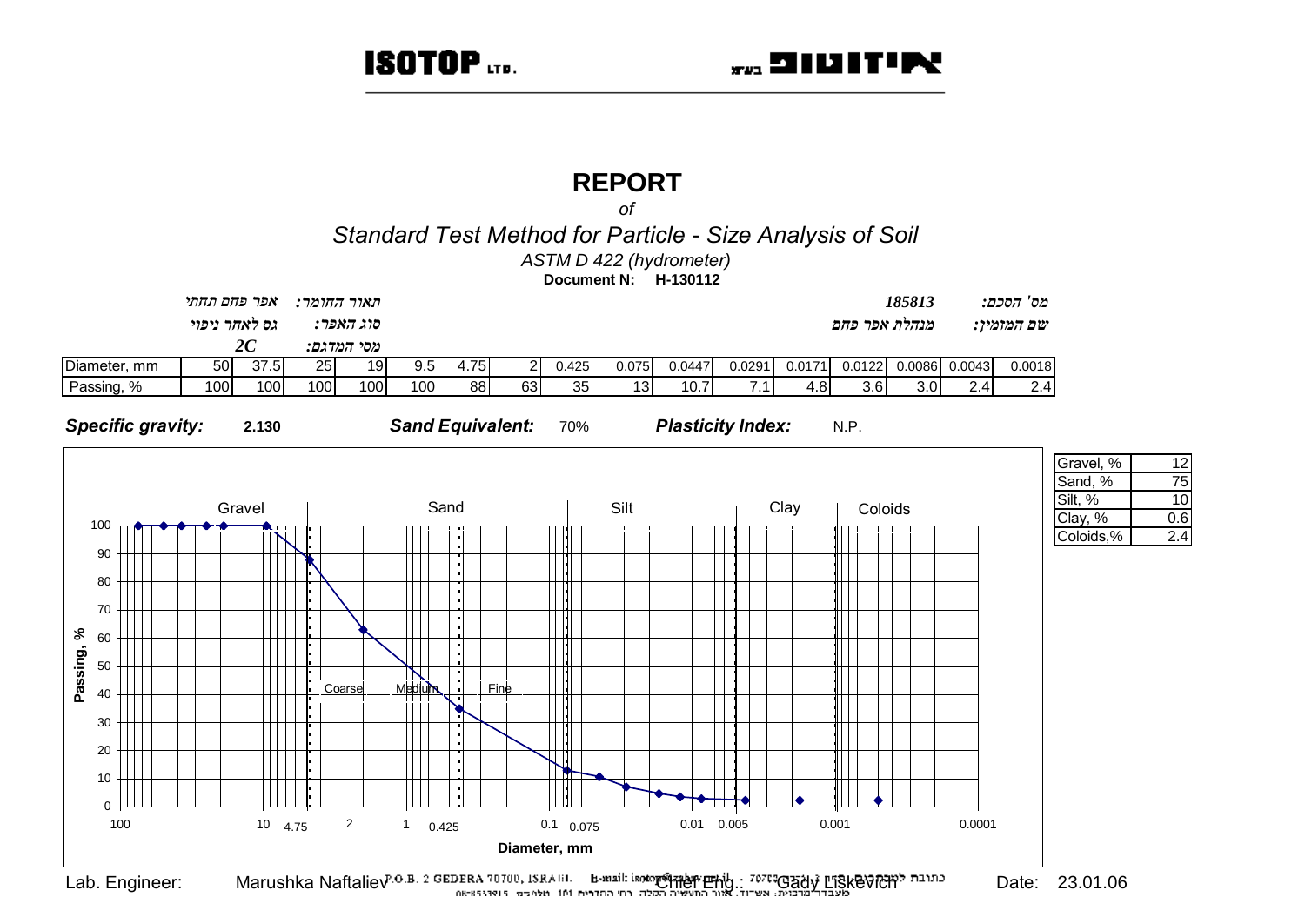$12$ 74

 $\Omega$ 

 $2.7$ 

## **REPORT**

 $\Omega$ 

Standard Test Method for Particle - Size Analysis of Soil

ASTM D 422 (hydrometer)

Document N: H-130113

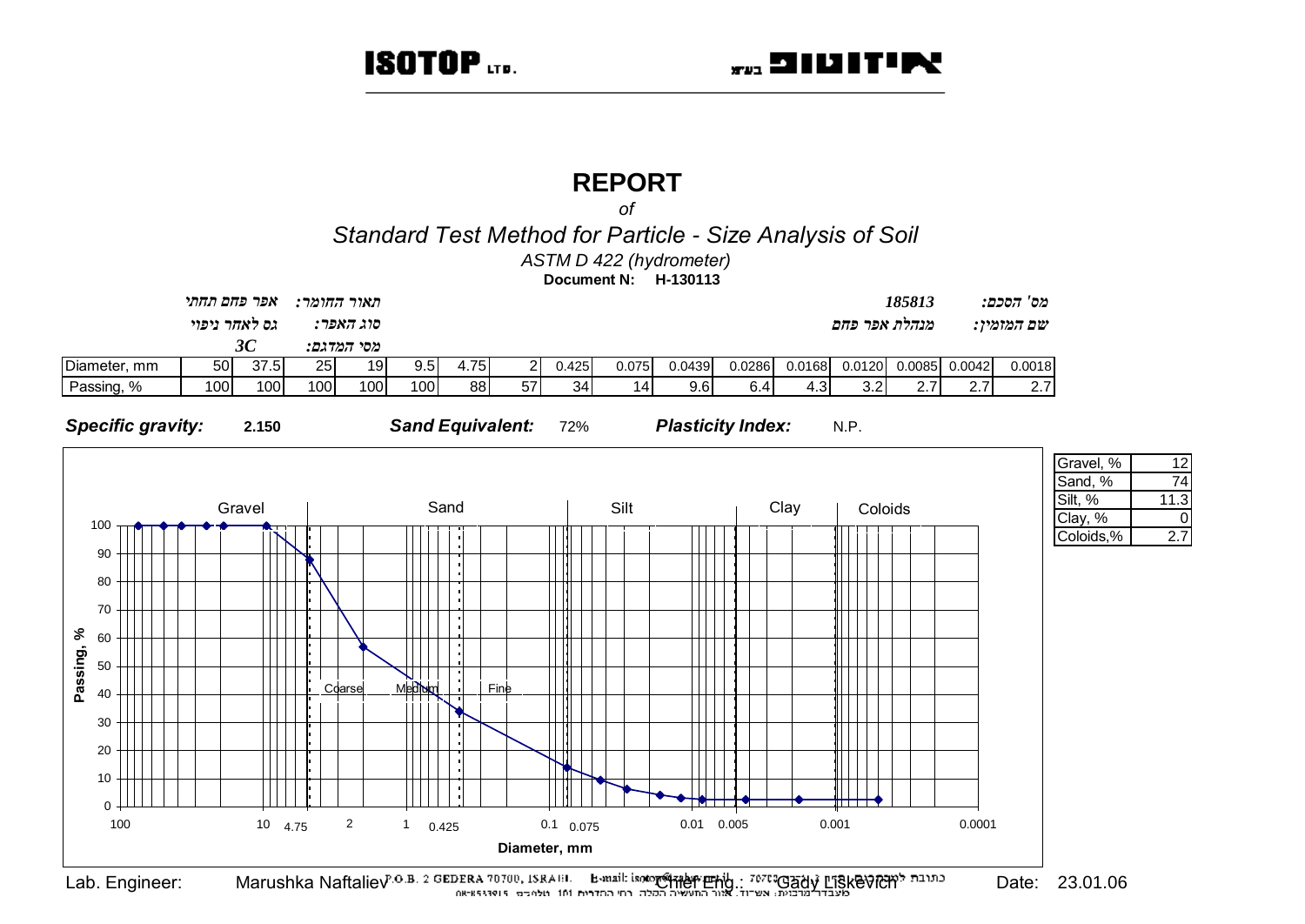## **REPORT**

 $\Omega$ 

Standard Test Method for Particle - Size Analysis of Soil

ASTM D 422 (hydrometer)

Document N: H-130114



Date: 23.01.06

 $11$ 

76

 $9.5$ 

 $0.7$